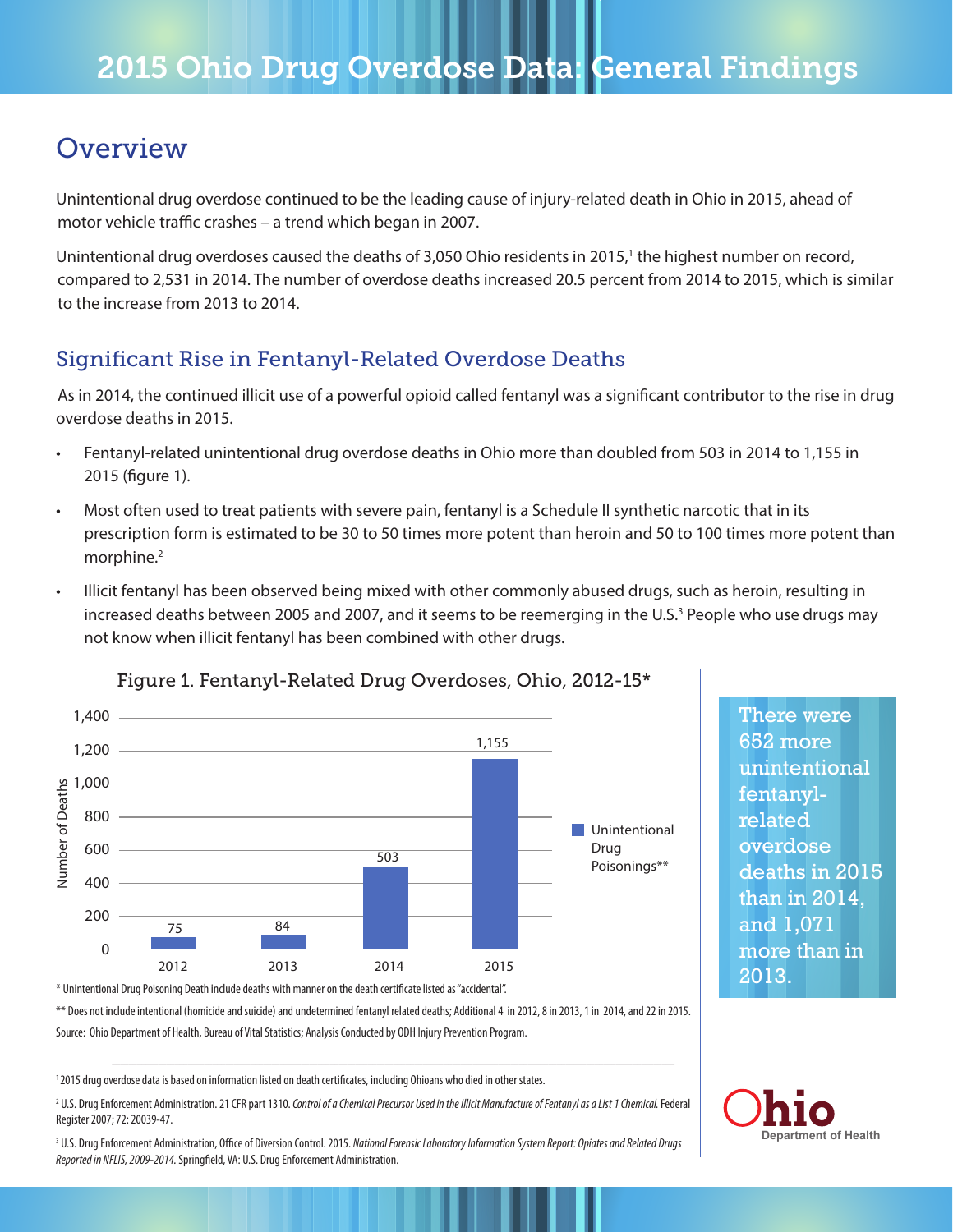- Although pharmaceutical fentanyl may be diverted for abuse in the U.S., the majority of fentanyl drug reports and fentanyl reported with other drugs result from illegally produced and trafficked fentanyl, not diverted pharmaceutical fentanyl.3
- The number of fentanyl drug reports<sup>4</sup> based on law enforcement drug seizures increased in Ohio from 110 in 2013 to 3,882 in 2015. During the same period, fentanylrelated unintentional drug overdose deaths increased from 84 to 1,155 (figure 2).
- Fentanyl-related overdose deaths<sup>5</sup> are categorized nationally as prescription opiate deaths even though it is believed that the vast majority of such deaths are the result of illegally produced and trafficked fentanyl.Of the 1,155 fentanyl-related unintentional overdose deaths in Ohio in 2015, only 30 deaths had a fentanyl prescription within 90 days of their death.<sup>6</sup>

Like other parts of the U.S., Ohio experienced a substantial increase in the number of fentanyl drug reports by law enforcement.



Figure 2. Number of Fentanyl-Related Deaths and Reported Drug Seizure Cases, Ohio, 2013-2015

Source: National Forensic Laboratory Information System (provided by the State of Ohio Board of Pharmacy), and Ohio Department of Health, Bureau of Vital Statistics; Analysis Conducted by ODH Injury Prevention Program.

• Counties with the most fentanyl-related unintentional overdose deaths were Hamilton (195), Summit (111), Butler (104), Montgomery (102), Cuyahoga (83), Clermont (54), Clark (48), Lucas (41), Franklin (40), Stark (26), Trumbull (25), Lorain (21), and Greene (20). These counties account for 75% of fentanyl-related unintentional overdose deaths in Ohio.

4 The National Forensic Laboratory Information System (NFLIS) is a U.S. Drug Enforcement Administration program that collects drug chemistry analysis results from cases analyzed by state, local and federal forensic laboratories. These laboratories analyze substances secured in law enforcement operations across the country.

\_\_\_\_\_\_\_\_\_\_\_\_\_\_\_\_\_\_\_\_\_\_\_\_\_\_\_\_\_\_\_\_\_\_\_\_\_\_\_\_\_\_\_\_\_\_\_\_\_\_\_\_\_\_\_\_\_\_\_\_\_\_\_\_\_\_\_\_\_\_\_\_\_\_\_\_\_\_\_\_\_\_\_\_\_\_\_\_\_\_\_\_

<sup>5</sup> Fentanyl-related drug deaths in this report were identified based on the literal cause of death mentioned on the death certificate. A mention of fentanyl on the death certificate does not mean that fentanyl was the sole cause of death. The presence of more than one drug can result in more than one mention from a single death.

<sup>6</sup> State of Ohio Board of Pharmacy, Ohio Automated Rx Reporting System.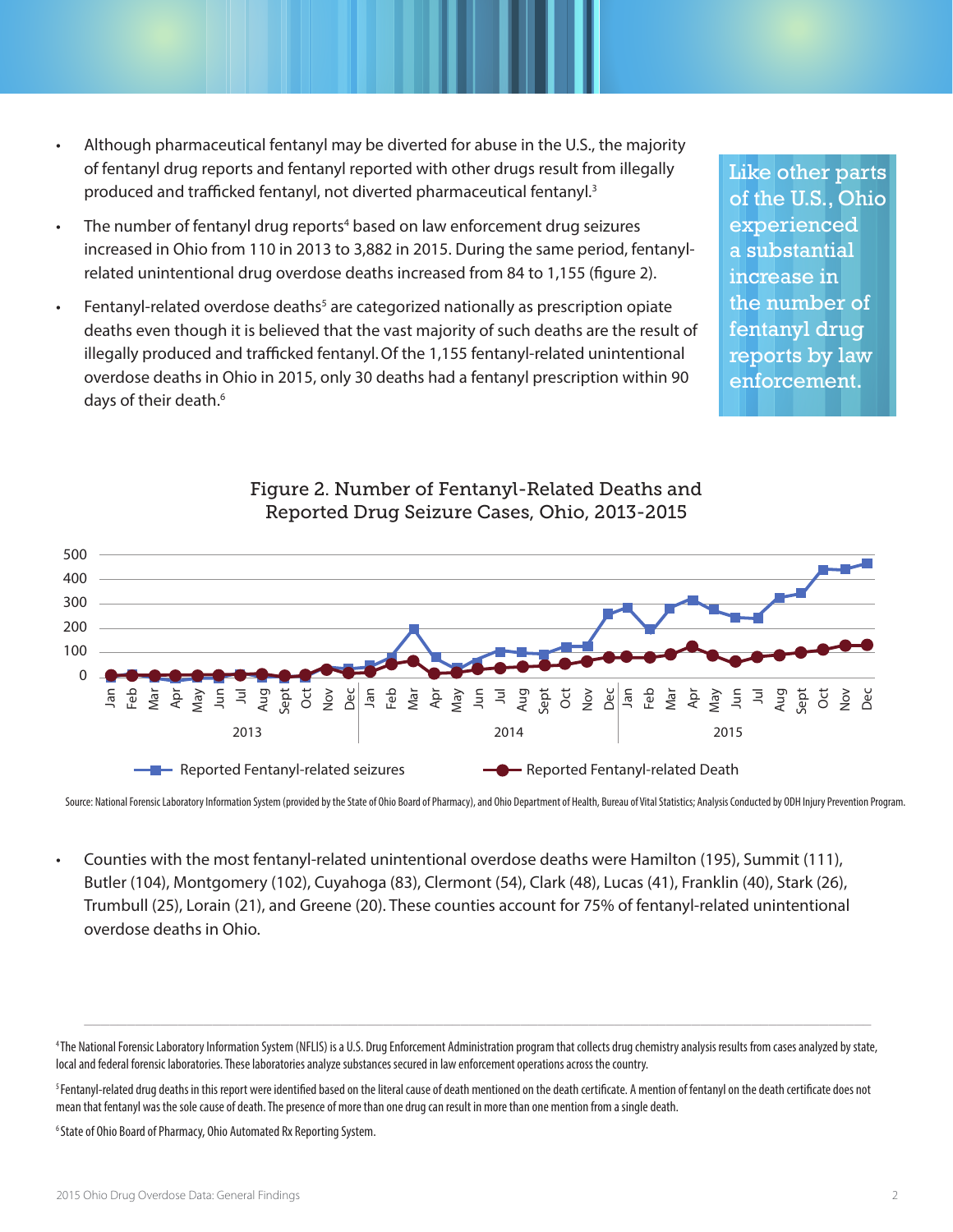• Fentanyl-related overdose death was highest among persons 25 to 34 years of age (32 percent); and males (70.5 percent) were about 2.4 times more likely to die from fentanyl-related overdose compared to women (29.5 percent) (figure 3).



Figure 3: Fentanyl-Related Unintentional Overdose Deaths, by Age and Sex, Ohio, 2015

Source: Ohio Department of Health, Bureau of Vital Statistics, Analysis Conducted by ODH Injury Prevention Program.

### Number of Heroin Overdose Deaths Increased

• Heroin-related deaths accounted for 1,424 unintentional drug overdose deaths in 2015, an increase from 1,196 in 2014. Heroin was involved in 46.7 percent of all overdose deaths.

# Prescription Opioid Overdose Deaths Declined

• Prescription opioid-related deaths accounted for 667 (21.9 percent) of unintentional drug overdose deaths in 2015, compared to 672 (26.6 percent) in 2014 (figure 4).



Figure 4: Percentage of all Unintentional Drug Overdose Deaths Involving Selected Drug by Year, Ohio, 2010-2015

\* Prescription Opioids not including fentanyl.

\*\* No specific drug was identified. In about 6 percent of the cases, no specific drug is identified in the death certificate data. As such, reported

drugs are likely under-estimates of their true contribution to the burden of fatal drug overdoses in Ohio.

Source: Ohio Department of Health, Bureau of Vital Statistics, Analysis Conducted by ODH Injury Prevention Program.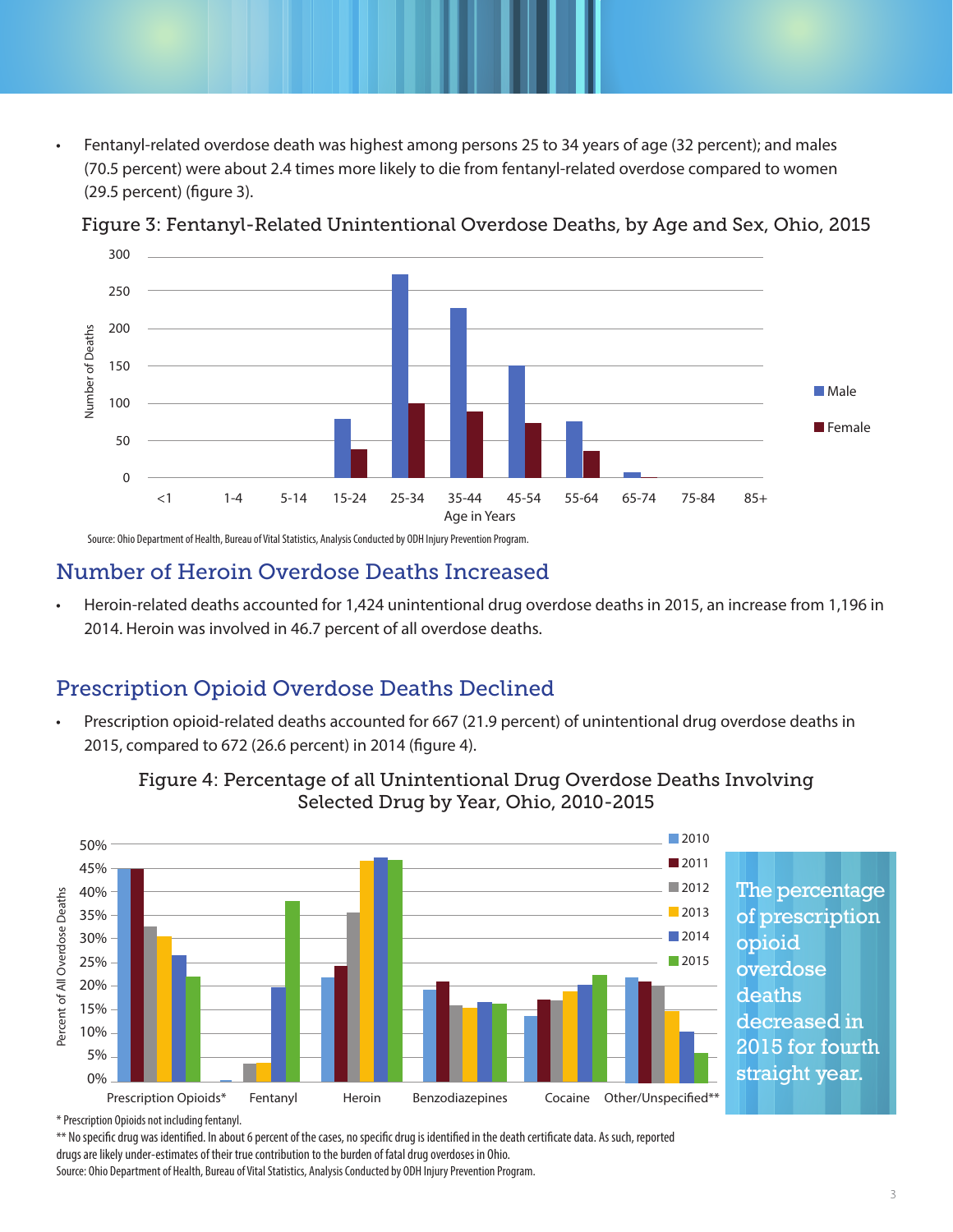# Opioids and Multiple Drug Use Help Drive Overdose Rate

• Opioids (heroin, fentanyl and prescription) remained the driving factor behind unintentional drug overdoses in Ohio. In 2015, 2,590 (84.9 percent) of drug overdoses involved any opioid, compared to 2,020 (79.8 percent) in 2014 (figure 5 and table 1).



### Figure 5. Number of Unintentional Overdose Involving Selected Drugs, by Year, Ohio, 2000-2015

\* Prescription opioids not including fentanyl; fentanyl was not captured in the data prior to 2007 as denoted by the dashed line.

Source: Ohio Department of Health, Bureau of Vital Statistics; Analysis Conducted by ODH Injury Prevention Program.

Multiple drugs are usually involved in overdose deaths. Individual deaths may be reported in more than one category.

- Unintentional drug overdose death from multiple drug use (where the number of drugs involved was specified) accounted for 1,747 (57.3 percent) in 2015, compared to 1,321 (52.2 percent) in 2014.
- Ohio's annual age-adjusted death rate from unintentional drug overdoses in 2015 was 27.7 per 100,000 persons, compared to 22.8 in 2014 (figure 6).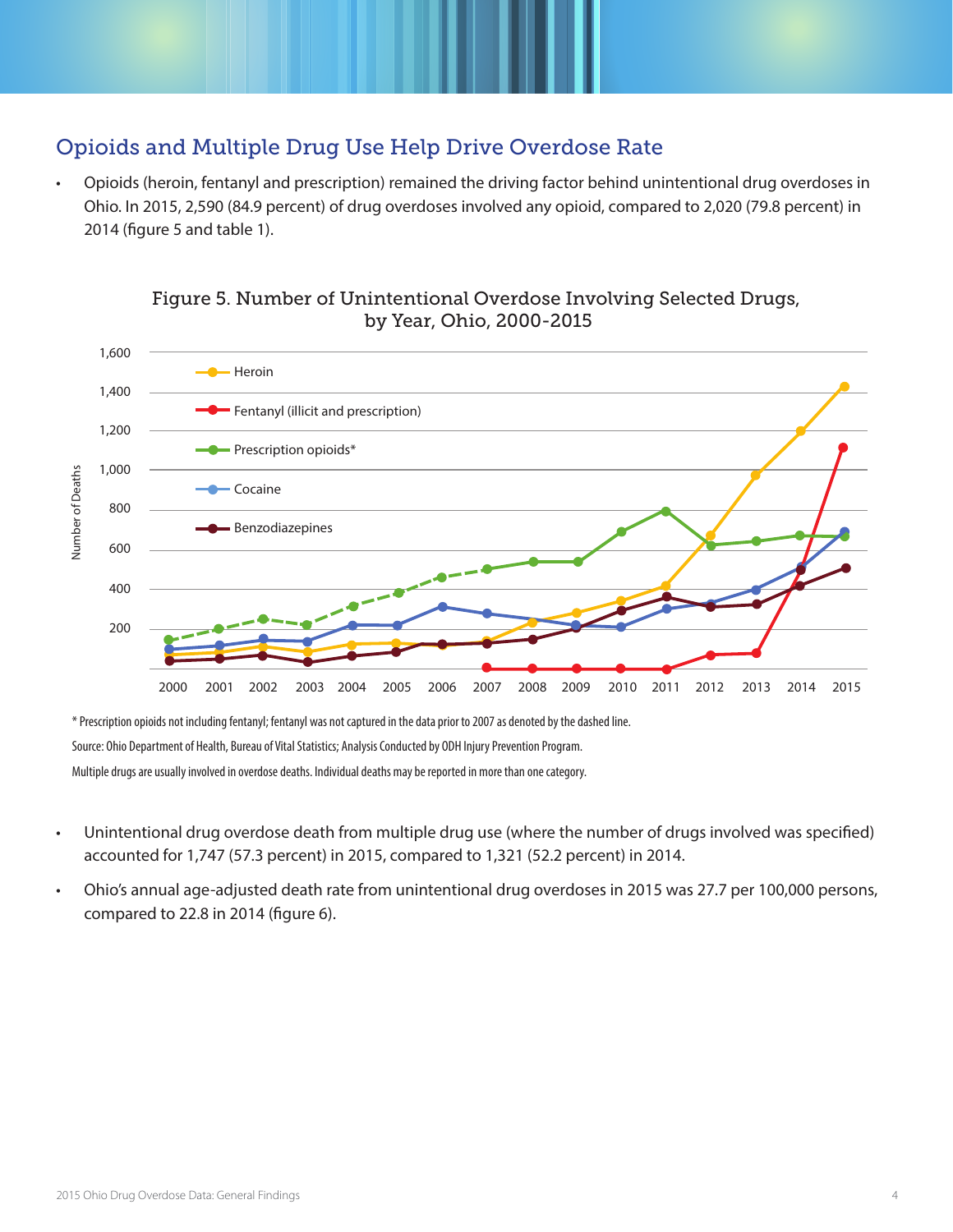#### Figure 6. Number of Deaths and Annual Age-Adjusted Death Rate\* per 100,000 Population from Unintentional Drug Overdose by Year, Ohio Residents, 2000-2015



Source: Ohio Department of Health, Bureau of Vital Statistics; Analysis Conducted by ODH Injury Prevention Program.

\*Beginning with the 2015 Ohio Drug Overdose Report, the death rate is presented as age-adjusted which allows a comparison of death rates between populations (e.g. counties and states). The rates are adjusted to the U.S. 2000 standard population to allow a comparison of the overall risk of dying between different populations.

## National Data

According to the most recent national data available:

- In the U.S., 47,055 people died from a drug overdose in 2014. Since 2000, the age-adjusted drug overdose death rate has more than doubled, from 6.2 per 100,000 in 2000 to 14.7 per 100,000 in 2014.7
- The 2013 National Survey on Drug Use and Health showed that 4.5 million Americans used opiates and related substances non-medically in 2013.<sup>8</sup>

\_\_\_\_\_\_\_\_\_\_\_\_\_\_\_\_\_\_\_\_\_\_\_\_\_\_\_\_\_\_\_\_\_\_\_\_\_\_\_\_\_\_\_\_\_\_\_\_\_\_\_\_\_\_\_\_\_\_\_\_\_\_\_\_\_\_\_\_\_\_\_\_\_\_\_\_\_\_\_\_\_\_\_\_\_\_\_\_\_\_\_\_

<sup>7</sup> Rudd R, Aleshire N, Zibbelll J, Gladden R. Increases in Drug and Opioid Overdose Deaths-United states 2000-2014. 2016; 64(50):1378-82.

<sup>8</sup> U.S. Drug Enforcement Administration, Office of Diversion Control. 2015. *National Forensic Laboratory Information System Report: Opiates and Related Drugs Reported in NFLIS,* 2009-2014. Springfield, VA: U.S. Drug Enforcement Administration.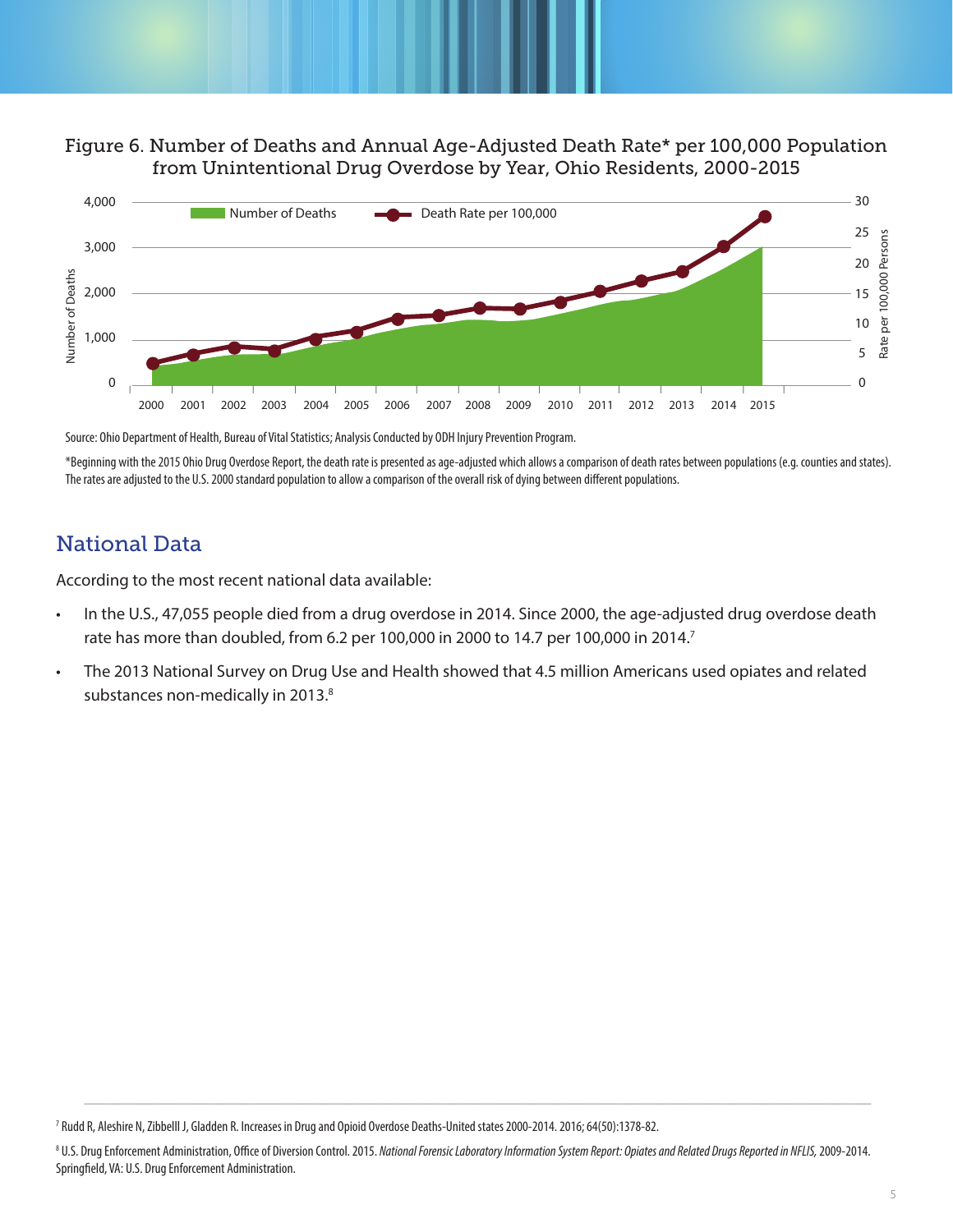\*Does not include liquids

# Opioid Prescribing Trends in Ohio

Ohio officials have worked with the medical community to find the right balance between making sure that opioid pain interventions are available to patients who need them, and limiting the number of leftover opioid prescription medications available for diversion and abuse.

Established in 2011, the Governor's Cabinet Opiate Action Team issued opioid prescribing guidelines for emergency departments and acute care facilities in 2012, prescribing guidelines for the management of chronic pain in 2013, and prescribing guidelines for the outpatient management of acute pain such as following

surgery in 2016.

- The prescribing guidelines are designed to prevent "doctor shopping" for prescription opioids, to urge prescribers to first consider non-opioid therapies and pain medications to avoid the potential misuse and abuse of opioids, to reduce overprescribing leading to leftover opioids diverted for abuse, and to encourage prescribers to check the Ohio Automated Rx Reporting System (OARRS) before prescribing opioids to see what other controlled medications a patient might already be taking.
- In 2015, Ohio Gov. John R. Kasich announced an investment of up to \$1.5 million a year to integrate OARRS directly into electronic medical records and

pharmacy dispensing systems across the state, allowing instant access for prescribers and pharmacists. Also in 2015, the Ohio Board of Pharmacy linked OARRS data to ODH overdose death data, enabling the identification of patterns linking a number of overdose deaths to specific prescribers. The Pharmacy Board partners with prescriber regulatory boards to conduct joint investigations of such prescribers for violations of criminal laws.

OARRS data shows that during the past five years:

• There were 81 million fewer opioid solid doses dispensed to Ohio patients in 2015 compared to 2011 (figure 7).



### Figure 7. Number of Opioid Doses\* Dispensed to Ohio Patients 2011-2015





# **OARRS** I OHIO AUTOMATED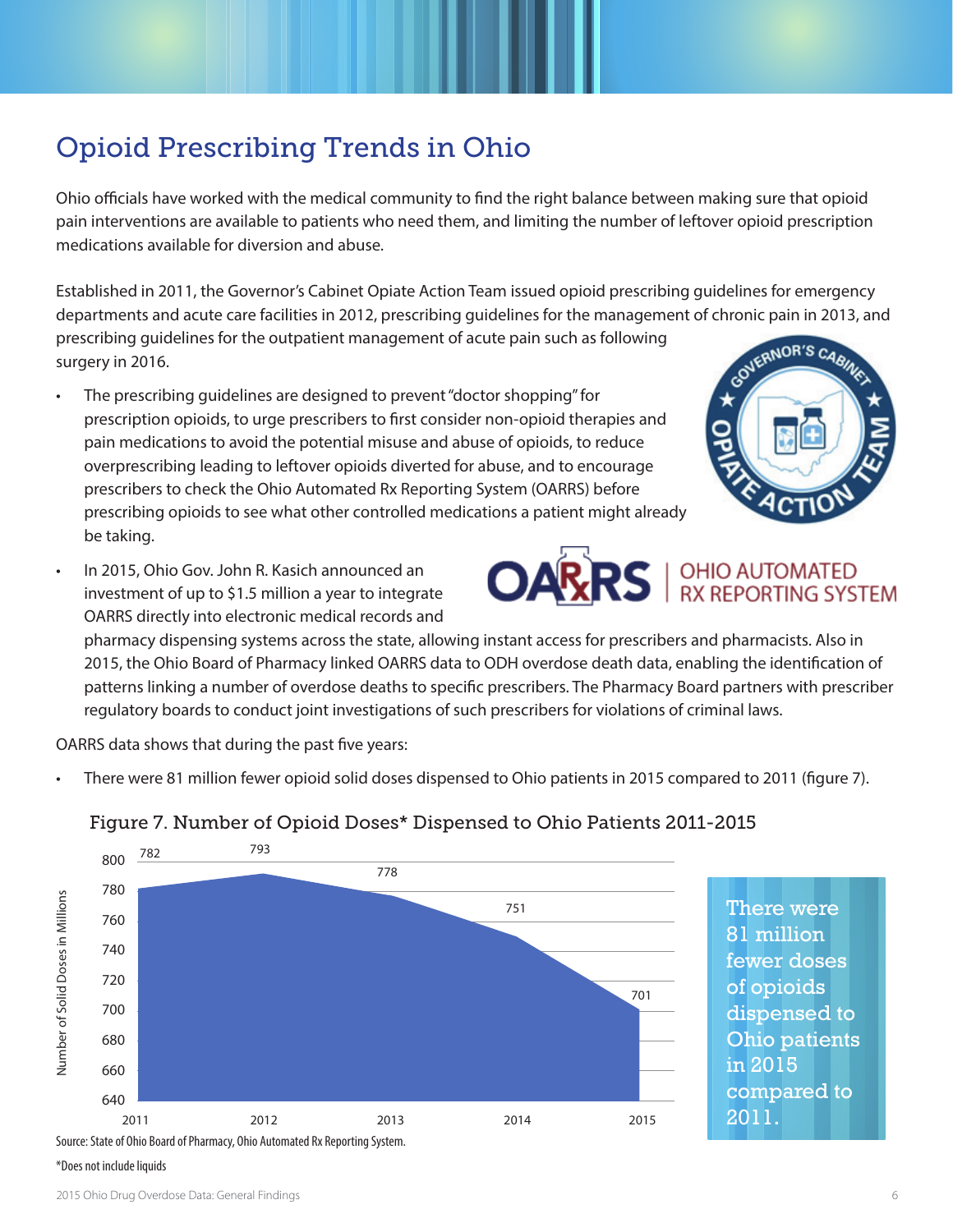• There were 9.5 million more prescriber queries to OARRS in 2015 compared to 2011 (figure 8).



Figure 8. Prescriber OARRS Queries, Ohio, 2011-2015

• The number of individuals "doctor shopping" for opioids and other controlled substances decreased from 2,205 in 2011 to 720 in 2015 (figure 9).



Figure 9. Number of "Doctor Shoppers,"\* Ohio 2011-2015

\*A doctor shopper is defined as an individual receiving a prescription from 5 or more prescribers in 1 calendar month.

Source: State of Ohio Board of Pharmacy, Ohio Automated Rx Reporting System.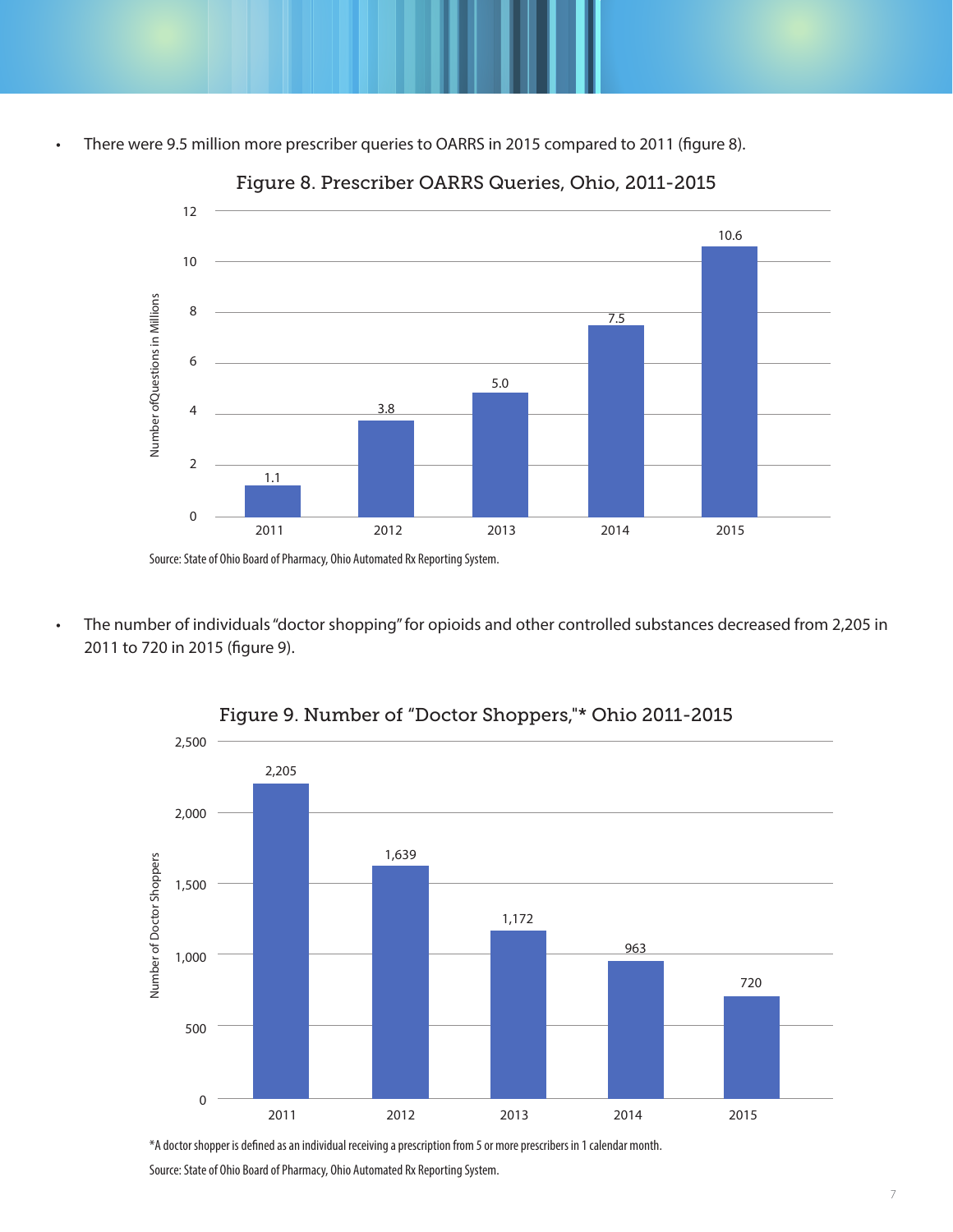### Table 1. Unintentional Drug Overdose Deaths of Ohio Residents Involving Specific Drug(s), as Mentioned on Death Certificate, by Year, 2003-20151-3

| <b>Drug Category</b>                           | 2003           | 2004           | 2005  | 2006           | 2007           | 2008           | 2009           | 2010           | 2011             | 2012               | 2013               | 2014      | 2015            | % of 2015<br>deaths |
|------------------------------------------------|----------------|----------------|-------|----------------|----------------|----------------|----------------|----------------|------------------|--------------------|--------------------|-----------|-----------------|---------------------|
| All opioids*                                   | 296            | 429            | 489   | 551            | 631            | 733            | 783            | 980            | 1,163            | 1,272              | 1,539              | 2,020     | 2,590           | 84.9%               |
| <b>Heroin</b>                                  | 87             | 124            | 131   | 117            | 146            | 233            | 283            | 338            | 431              | 680                | 983                | 1,196     | 1,424           | 46.7%               |
| <b>Fentanyl</b>                                |                |                |       |                | 4              | 6              | $\overline{7}$ | 5 <sup>5</sup> | $\mathbf{0}$     | 75                 | 84                 | 503       | 1,155           | 37.9%               |
| Prescription opioids**                         | 221            | 319            | 388   | 462            | 504            | 538            | 543            | 692            | 795              | 628                | 644                | 672       | 667             | 21.9%               |
| <b>Benzodiazepines</b>                         | 38             | 69             | 90    | 121            | 133            | 154            | 211            | 300            | 376              | 311                | 328                | 420       | 504             | 16.5%               |
| <b>Cocaine</b>                                 | 140            | 221            | 223   | 317            | 287            | 252            | 220            | 213            | 309              | 326                | 405                | 517       | 685             | 22.5%               |
| <b>Alcohol</b>                                 | 40             | 38             | 58    | 89             | 135            | 181            | 173            | 195            | 226              | 282                | 304                | 383       | 380             | 12.5%               |
| <b>Methadone</b>                               | 55             | 116            | 144   | 161            | 176            | 168            | 169            | 155            | 156              | 123                | 112                | 103       | 108             | 3.5%                |
| <b>Hallucinogens</b>                           | $\overline{7}$ | 8              | 8     | 10             | 13             | 14             | 9              | 26             | 31               | 31                 | 43                 | 49        | 61              | 2.0%                |
| <b>Barbiturates</b>                            | 5              | $\overline{3}$ | 5     | $\overline{3}$ | $\overline{7}$ | $\overline{3}$ | 5              | 13             | 11               | 6                  | 10                 | 6         | 19              | 0.6%                |
| Other/unspecified<br>drugs only***             | 154            | 256            | 289   | 378            | 453            | 475            | 396            | 343            | 376              | 389                | 319                | 274       | 194             | 6%                  |
| <b>Multiple Drug</b><br><b>Involvement</b>     |                |                |       |                |                |                |                | 8884           | 980 <sup>5</sup> | 1,016 <sup>6</sup> | 1,014 <sup>7</sup> | $1,321^8$ | $1,747^{\circ}$ |                     |
| <b>Total unintentional</b><br>poisoning deaths | 658            | 904            | 1,020 | 1,261          | 1,351          | 1,473          | 1,423          | 1,544          | 1,772            | 1,914              | 2,110              | 2,531     | 3,050           |                     |
| Age-adjusted annual<br>death rate per 100,000  | 5.8            | 7.9            | 8.9   | 11.0           | 11.7           | 12.8           | 12.5           | 13.7           | 15.6             | 17.1               | 18.8               | 22.8      | 27.7            |                     |

Source: Ohio Department of Health, Bureau of Vital Statistics; Analysis by ODH Injury Prevention Program.

1. Total includes out of state deaths of Ohio residents for all years.

2. Individual drugs do not add up to totals as more than one drug may be listed on the death certificate for one death.

3. Data completeness varies from year to year for residents who died out of state; approximately 2 percent of the fatal overdoses on average each year.

4. 343 deaths in 2010 involved an unknown number of drugs.

5. 376 deaths in 2011 involved an unknown number of drugs; multiple drug involvement count is based on 1,396 deaths with known number of drugs included on death certificate.

6. 389 deaths in 2012 involved an unknown number of drugs; multiple drug involvement count is based on 1,525 deaths with known number of drugs included on death certificate.

7. 319 deaths in 2013 involved an unknown number of drugs; multiple drug involvement count is based on 1,791 deaths with known number of drugs included on death certificate.

8. 274 deaths in 2014 involved an unknown number of drugs; multiple drug involvement count is based on 2,257 deaths with known number of drugs included on death certificate.

9. 194 deaths in 2015 involved an unknown number of drugs; multiple drug involvement count is based on 2,856 deaths with known number of drugs included on death certificate. \*Includes prescription opioids, fentanyl and heroin;

\*\* Prescription Opioids not including Fentanyl; Fentanyl was not captured in the data prior to 2007;

\*\*\*Includes only those instances where no other drug than T50.9 (other/unspecified) is included as contributing to death.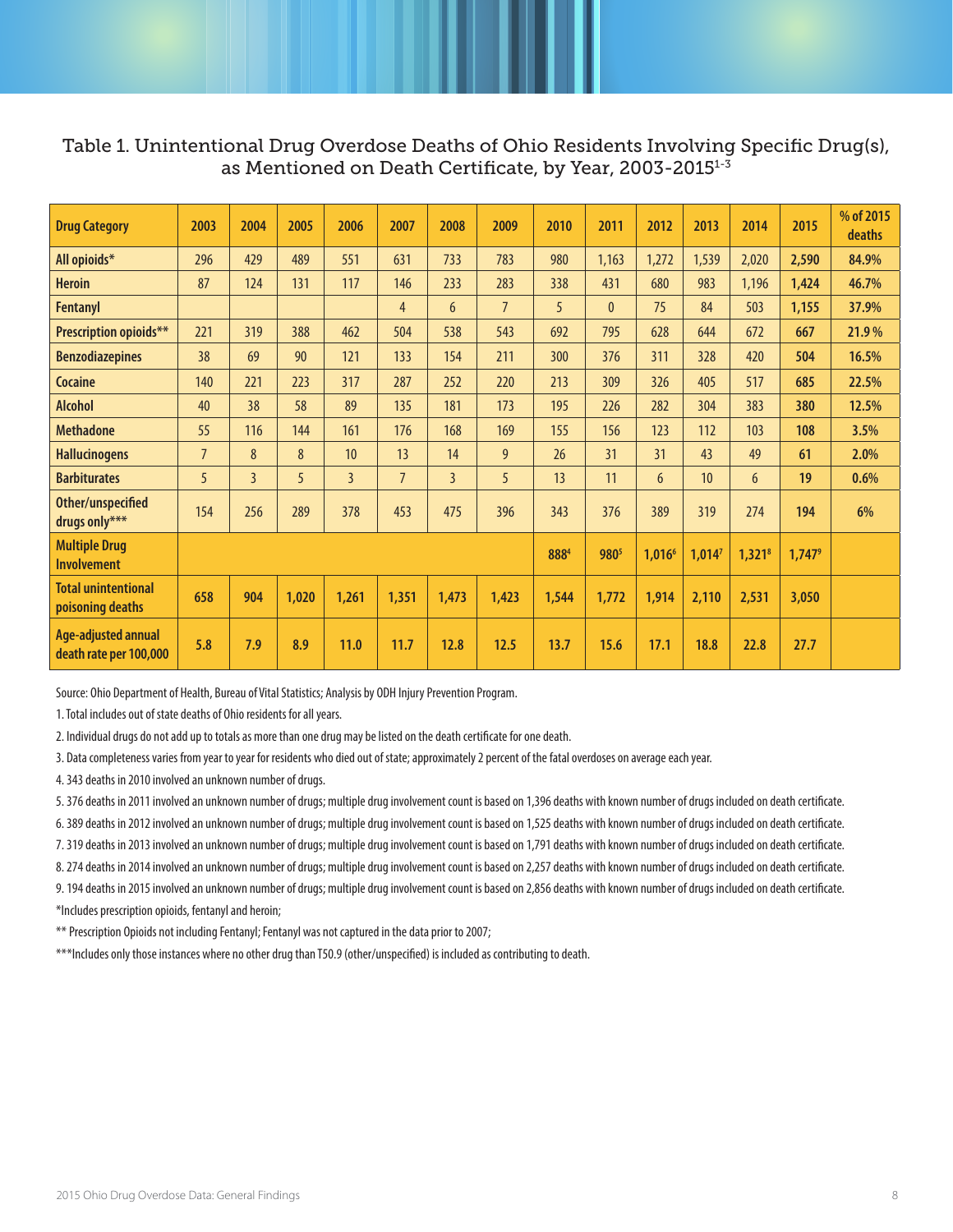# Ohio Drug Overdose Data by County

Figure 10. Average Age-Adjusted Unintentional Drug Overdose Death Rate Per 100,000 Population, by County, Ohio Residents, 2010-2015<sup>1,2</sup>



1 Sources: Ohio Department of Health, Bureau of Vital Statistics; Analysis by ODH Injury Prevention Program; U.S. Census Bureau (population estimates).

2 Includes Ohio residents who died due to unintentional drug poisoning (primary underlying cause of death ICD-10 codes X40-X44).

<sup>\*</sup>Rate suppressed if < 10 total deaths for 2010-2015.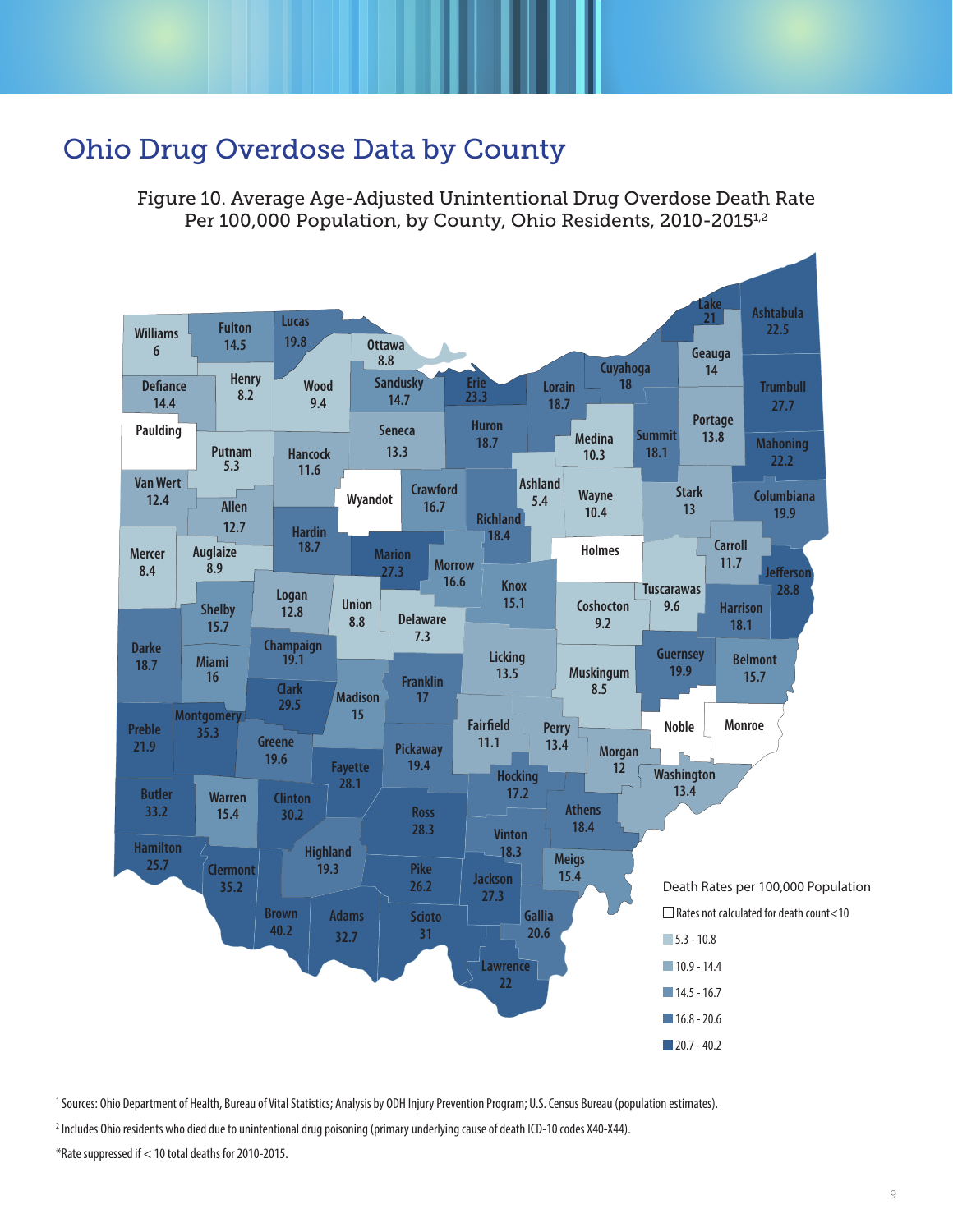### Table 2. Number of Unintentional Drug Overdose Deaths of Ohio Residents and Average Crude and Age-Adjusted Annual Death Rates Per 100,000 Population, by County, 2010-2015<sup>1,2,3</sup>

| <b>County</b>     | 2003           | 2004           | 2005           | 2006           | 2007           | 2008           | 2009           | 2010            | 2011            | 2012            | 2013           | 2014           | 2015            | 2010-<br>2015<br><b>Total</b> | Crude<br>Rate | Age<br><b>Adjusted</b><br>Rate | <b>Ratio</b><br><b>County to</b><br><b>State</b> |
|-------------------|----------------|----------------|----------------|----------------|----------------|----------------|----------------|-----------------|-----------------|-----------------|----------------|----------------|-----------------|-------------------------------|---------------|--------------------------------|--------------------------------------------------|
| <b>BROWN</b>      | $\overline{2}$ | 8              | 5              | 5              | 10             | 12             | 13             | 17              | 11              | 14              | 17             | 17             | 23              | 99                            | 37.2          | 40.2                           | 2.1                                              |
| <b>MONTGOMERY</b> | 55             | 127            | 116            | 125            | 130            | 145            | 121            | 113             | 119             | 150             | 199            | 251            | 239             | 1,071                         | 33.4          | 35.3                           | 1.8                                              |
| <b>CLERMONT</b>   | 14             | 25             | 22             | 31             | 36             | 38             | 32             | 49              | 49              | 56              | 65             | 80             | 105             | 404                           | 33.7          | 35.2                           | 1.8                                              |
| <b>BUTLER</b>     | 23             | 21             | 31             | 47             | 45             | 55             | 68             | 59              | 80              | 92              | 120            | 151            | 195             | 697                           | 31.2          | 33.2                           | 1.7                                              |
| <b>ADAMS</b>      | 3              | 1              | 6              | 6              | 5              | 6              | 10             | 6               | $6\overline{6}$ | 10              | 6              | 10             | 12              | 50                            | 29.5          | 32.7                           | 1.7                                              |
| SCIOTO            | 10             | 14             | 17             | 15             | 19             | 20             | 24             | 22              | 25              | 17              | 18             | 23             | 30              | 135                           | 28.8          | 31.0                           | 1.6                                              |
| <b>CLINTON</b>    | $\overline{7}$ | 12             | $\overline{4}$ | 6              | 8              | 10             | 11             | $\overline{3}$  | $6\overline{6}$ | 13              | 16             | 13             | 20              | 71                            | 28.3          | 30.2                           | 1.6                                              |
| <b>CLARK</b>      | 11             | 25             | 15             | 18             | 20             | 19             | 19             | 19              | 34              | 36              | 28             | 38             | 71              | 226                           | 27.5          | 29.5                           | 1.5                                              |
| <b>JEFFERSON</b>  | 10             | 9              | 12             | 12             | 9              | 15             | 23             | 13              | 25              | 14              | 17             | 21             | 16              | 106                           | 25.9          | 28.8                           | 1.5                                              |
| <b>ROSS</b>       | 6              | $\overline{7}$ | 14             | 11             | 19             | 20             | 24             | 17              | 18              | 12              | 15             | 29             | 38              | 129                           | 27.7          | 28.3                           | 1.5                                              |
| <b>FAYETTE</b>    | $\mathbf{1}$   | 4              | 3              | 5              | 5              | $\overline{2}$ | 4              | $\overline{3}$  | 5               | 5               | $\overline{4}$ | 12             | 16              | 45                            | 26.0          | 28.1                           | 1.5                                              |
| <b>TRUMBULL</b>   | 23             | 38             | 29             | 30             | 58             | 41             | 43             | 43              | 57              | 34              | 37             | 54             | 89              | 314                           | 25.3          | 27.7                           | 1.4                                              |
| <b>MARION</b>     | 3              | 5              | $\overline{7}$ | $\overline{3}$ | 8              | 9              | 9              | 8               | 13              | 19              | 18             | 27             | 22              | 107                           | 27.0          | 27.3                           | 1.4                                              |
| <b>JACKSON</b>    | $\overline{2}$ | 4              | 4              | 14             | $\overline{7}$ | 8              | 5              | $\overline{7}$  | 8               | 9               | 12             | 8              | 9               | 53                            | 26.9          | 27.3                           | 1.4                                              |
| <b>PIKE</b>       | 5              | 0              | 3              | $\overline{2}$ | 6              | 4              | 9              | $\overline{4}$  | 13              | $\overline{3}$  | 6              | 5              | 11              | 42                            | 24.6          | 26.2                           | 1.4                                              |
| <b>HAMILTON</b>   | 62             | 72             | 86             | 98             | 96             | 113            | 101            | 110             | 150             | 159             | 212            | 248            | 335             | 1,214                         | 25.2          | 25.7                           | 1.3                                              |
| ERIE              | $\overline{2}$ | $\overline{2}$ | 3              | 4              | 5              | 6              | 6              | 18              | 12              | 12              | 16             | 17             | 23              | 98                            | 21.4          | 23.3                           | 1.2                                              |
| <b>ASHTABULA</b>  | 3              | 8              | 6              | 5              | $\overline{7}$ | 10             | 11             | 18              | 18              | 26              | 15             | 27             | 21              | 125                           | 20.8          | 22.5                           | 1.2                                              |
| <b>MAHONING</b>   | 17             | 16             | 29             | 25             | 25             | 42             | 38             | 48              | 47              | 48              | 41             | 48             | 60              | 292                           | 20.7          | 22.2                           | 1.2                                              |
| <b>LAWRENCE</b>   | 5              | $\overline{7}$ | 5              | $\overline{7}$ | 8              | 13             | 11             | 9               | 17              | 10              | 9              | 8              | 23              | 76                            | 20.5          | 22.0                           | 1.1                                              |
| <b>PREBLE</b>     | $\mathbf{1}$   | $\mathbf{1}$   | $\overline{4}$ | 3              | 7              | 11             | 9              | $\overline{7}$  | 5               | 11              | $6\phantom{1}$ | 8              | 15              | 52                            | 20.7          | 21.9                           | 1.1                                              |
| LAKE              | 6              | 13             | 18             | 29             | 26             | 15             | 20             | 39              | 42              | 48              | 43             | 53             | 50              | 275                           | 20.0          | 21.0                           | 1.1                                              |
| <b>GALLIA</b>     | 3              | 3              | 4              | 6              | $\overline{2}$ | 4              | 5              | $\overline{3}$  | $6\overline{6}$ | $\overline{3}$  | $\overline{7}$ | 6              | 9               | 34                            | 18.5          | 20.6                           | 1.1                                              |
| COLUMBIANA        | $\overline{4}$ | 4              | 1              | $\overline{7}$ | $\overline{7}$ | 8              | 9              | 8               | 18              | 17              | 27             | 19             | 30              | 119                           | 18.7          | 19.9                           | 1.0                                              |
| <b>GUERNSEY</b>   | $\overline{2}$ | 2              | $\overline{2}$ | $\mathbf{0}$   | 3              | 2              | 4              | 12              | $\overline{3}$  | $\overline{3}$  | $\overline{7}$ | 9              | 9               | 43                            | 18.1          | 19.9                           | 1.0                                              |
| <b>LUCAS</b>      | 21             | 21             | 49             | 44             | 75             | 73             | 49             | 54              | 57              | 88              | 72             | 115            | 118             | 504                           | 19.2          | 19.8                           | 1.0                                              |
| <b>GREENE</b>     | 15             | 16             | 19             | 21             | 16             | 31             | 21             | 27              | 23              | 23              | 21             | 40             | 43              | 177                           | 18.0          | 19.6                           | 1.0                                              |
| PICKAWAY          | $\mathbf{0}$   | 3              | 3              | 5              | 5              | 5              | 9              | $\overline{9}$  | 14              | 12              | 10             | 8              | 10              | 63                            | 18.6          | 19.4                           | $1.0\,$                                          |
| <b>HIGHLAND</b>   | $\overline{2}$ | 2              | 6              | 4              | 4              | 4              | 5              | 6               | $\overline{7}$  | $\overline{3}$  | 8              | 12             | 9               | 45                            | 17.4          | 19.3                           | 1.0                                              |
| <b>OHIO TOTAL</b> | 658            | 904            | 1,020          | 1,261          | 1,351          | 1,473          | 1,423          | 1,544           | 1,772           | 1,914           | 2,110          | 2,531          | 3,050           | 12,921                        | 18.6          | 19.2                           |                                                  |
| <b>CHAMPAIGN</b>  | $\mathbf{1}$   | $\overline{2}$ | 0              | $\overline{4}$ | $\mathbf{1}$   | $\overline{4}$ | $\mathbf{1}$   | 7 <sup>7</sup>  | $6\phantom{.}6$ | $6\phantom{.}6$ | $\overline{4}$ | 11             | $6\overline{6}$ | 40                            | 16.9          | 19.1                           | 1.0                                              |
| <b>LORAIN</b>     | 13             | 12             | 13             | 18             | 16             | 18             | 25             | 21              | 25              | 70              | 69             | 71             | 63              | 319                           | 17.6          | 18.7                           | 1.0                                              |
| <b>HURON</b>      | $\overline{4}$ | $\mathbf{1}$   | 5              | 5              | 6              | 5              | 8              | $\overline{4}$  | $8\phantom{1}$  | $8\phantom{1}$  | 14             | 17             | 10              | 61                            | 17.2          | 18.7                           | 1.0                                              |
| DARKE             | $\mathbf{1}$   | 6              | 4              | $\mathbf{1}$   | 7              | 9              | 3              | 5               | 5               | 9               | 9              | 11             | 13              | 52                            | 16.5          | 18.7                           | 1.0                                              |
| HARDIN            | $\overline{3}$ | $\overline{4}$ | $\overline{2}$ | 10             | 6              | 6              | $\overline{3}$ | $6\overline{6}$ | $6\phantom{.}6$ | $\mathbf{1}$    | 10             | $\overline{1}$ | 8               | 32                            | 16.8          | 18.7                           | 1.0                                              |
| RICHLAND          | 6              | 8              | 13             | 16             | 10             | 12             | 18             | 14              | 15              | 11              | 22             | 31             | 36              | 129                           | 17.5          | 18.4                           | 1.0                                              |
| <b>ATHENS</b>     | $\overline{4}$ | $\mathbf{3}$   | $\overline{7}$ | 9              | 13             | 8              | 10             | $6\phantom{a}$  | 12              | 10              | 8              | 8              | 8               | 52                            | 13.3          | 18.4                           | 1.0                                              |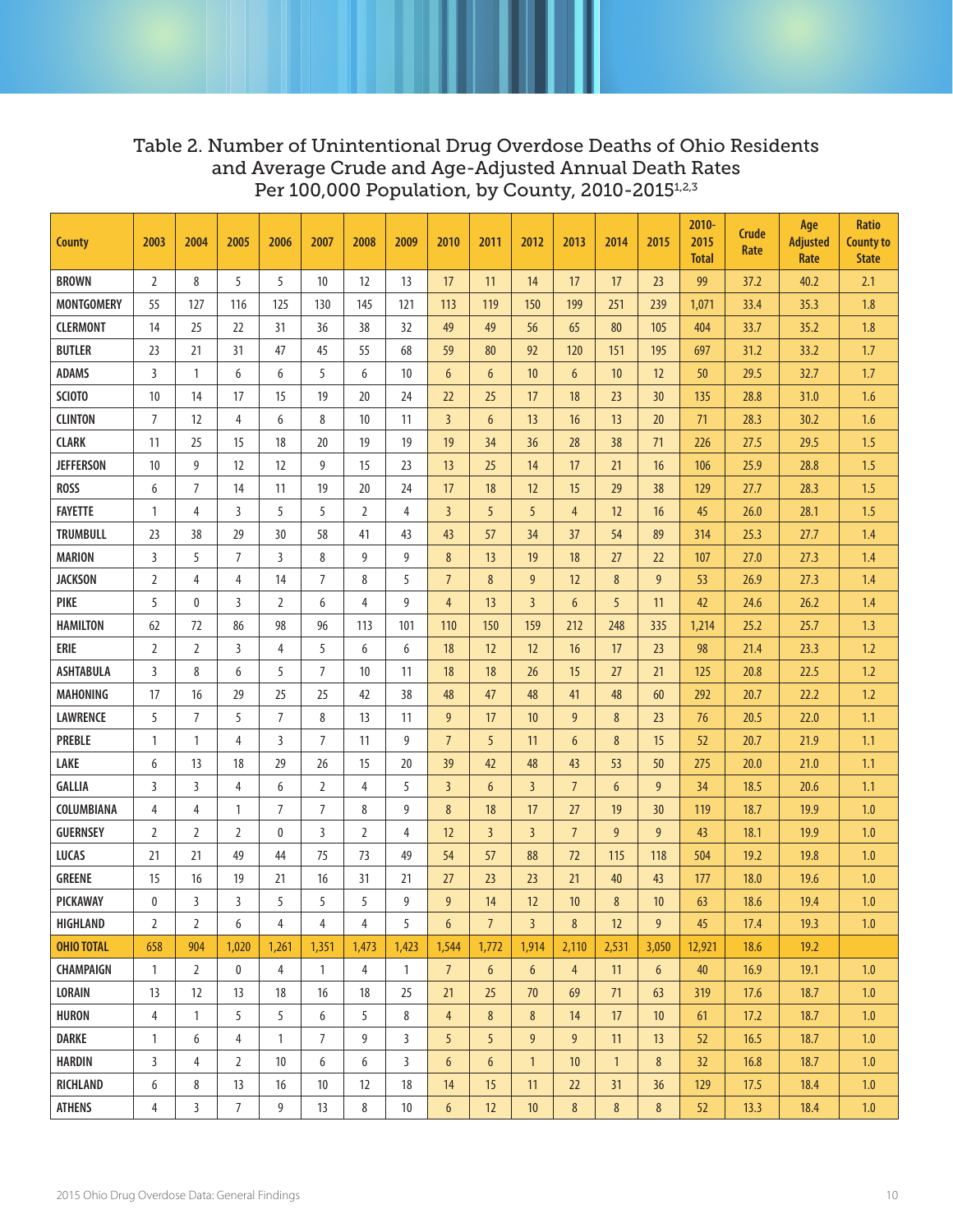### Table 2. Number of Unintentional Drug Overdose Deaths of Ohio Residents and Average Crude and Age-Adjusted Annual Death Rates Per 100,000 Population, by County, 2010-2015<sup>1,2,3</sup>

| <b>County</b>     | 2003           | 2004           | 2005           | 2006           | 2007           | 2008           | 2009           | 2010            | 2011            | 2012            | 2013           | 2014           | 2015            | $2010 -$<br>2015<br><b>Total</b> | Crude<br>Rate | Age<br>Adjusted<br>Rate | Ratio<br>County to<br><b>State</b> |
|-------------------|----------------|----------------|----------------|----------------|----------------|----------------|----------------|-----------------|-----------------|-----------------|----------------|----------------|-----------------|----------------------------------|---------------|-------------------------|------------------------------------|
| <b>VINTON</b>     | $\mathbf 0$    | $\overline{2}$ | 4              | $\overline{3}$ | $\overline{4}$ | 2              | $\overline{2}$ | $\mathbf{1}$    | $\mathbf{1}$    | 5               | $\overline{2}$ | $\overline{3}$ | $\mathbf{1}$    | 13                               | 16.3          | 18.3                    | 1.0                                |
| <b>SUMMIT</b>     | 49             | 60             | 50             | 53             | 66             | 46             | 54             | 66              | 56              | 91              | 76             | 118            | 173             | 580                              | 17.9          | 18.1                    | 0.9                                |
| <b>HARRISON</b>   | $\mathbf{1}$   | $\overline{2}$ | $\mathbf{0}$   | 0              | $\mathbf{1}$   | 0              | $\mathbf{1}$   | $\mathbf{1}$    | $\overline{4}$  | $\mathbf 0$     | $\overline{3}$ | $\overline{2}$ | $\overline{4}$  | 14                               | 14.9          | 18.1                    | 0.9                                |
| <b>CUYAHOGA</b>   | 87             | 114            | 115            | 168            | 134            | 144            | 144            | 159             | 212             | 230             | 255            | 255            | 275             | 1,386                            | 18.3          | 18.0                    | 0.9                                |
| <b>HOCKING</b>    | $\mathbf{1}$   | $\overline{2}$ | $\mathbf{1}$   | $\mathbf{1}$   | 9              | 8              | 4              | 4               | $7\overline{ }$ | $\overline{4}$  | 8              | $\overline{4}$ | $\overline{3}$  | 30                               | 17.2          | 17.2                    | 0.9                                |
| <b>FRANKLIN</b>   | 63             | 72             | 102            | 154            | 187            | 179            | 139            | 192             | 209             | 191             | 196            | 196            | 279             | 1,263                            | 17.4          | 17.0                    | 0.9                                |
| <b>CRAWFORD</b>   | $\overline{2}$ | 4              | 10             | 9              | 12             | 10             | 7              | $\overline{7}$  | 5               | 5               | $\overline{2}$ | 9              | 10              | 38                               | 14.8          | 16.7                    | 0.9                                |
| <b>MORROW</b>     | $\mathbf{1}$   | $\mathbf{1}$   | 3              | 5              | $\overline{2}$ | $\overline{2}$ | 5              | 8               | 5               | $\overline{2}$  | 9              | 6              | $\overline{3}$  | 33                               | 15.7          | 16.6                    | 0.9                                |
| <b>MIAMI</b>      | 6              | 8              | 11             | 8              | 10             | 20             | 15             | 14              | 12              | 16              | 12             | 19             | 17              | 90                               | 14.5          | 16.0                    | 0.8                                |
| <b>BELMONT</b>    | 3              | $\overline{7}$ | 6              | 5              | 3              | 8              | 8              | 5               | 5               | 10              | 8              | 14             | 18              | 60                               | 14.3          | 15.7                    | 0.8                                |
| <b>SHELBY</b>     | $\overline{2}$ | $\overline{4}$ | $\overline{2}$ | 3              | $\overline{7}$ | 12             | 8              | 5               | 8               | 5               | 9              | $\overline{7}$ | 8               | 42                               | 14.3          | 15.7                    | 0.8                                |
| <b>WARREN</b>     | 14             | 11             | 21             | 17             | 17             | 33             | 34             | 25              | 26              | 32              | 27             | 40             | 42              | 192                              | 14.6          | 15.4                    | 0.8                                |
| <b>MEIGS</b>      | $\mathbf{1}$   | 0              | $\overline{2}$ | 5              | 3              | $\mathbf{1}$   | $\overline{2}$ | $\overline{3}$  | 5               | $\overline{2}$  | $\overline{4}$ | $\overline{4}$ | $\overline{3}$  | 21                               | 14.9          | 15.4                    | 0.8                                |
| KNOX              | $\mathbf{1}$   | $\overline{4}$ | 3              | 4              | 5              | 7              | 10             | $\overline{7}$  | 9               | $\overline{7}$  | 12             | 8              | $\overline{7}$  | 50                               | 13.6          | 15.1                    | 0.8                                |
| <b>MADISON</b>    | $\overline{2}$ | 0              | $\mathbf{1}$   | $\overline{2}$ | 5              | $\overline{4}$ | 5              | 10 <sup>1</sup> | $\overline{3}$  | $\overline{7}$  | $\overline{7}$ | $\overline{7}$ | $\overline{7}$  | 41                               | 15.7          | 15.0                    | 0.8                                |
| SANDUSKY          | $\overline{2}$ | 5              | $\mathbf{1}$   | 7              | 8              | 9              | $\overline{2}$ | 4               | 11              | $\overline{4}$  | 5              | 13             | 12              | 49                               | 13.5          | 14.7                    | 0.8                                |
| <b>FULTON</b>     | 0              | $\mathbf{1}$   | $\mathbf{1}$   | $\mathbf{1}$   | $\overline{2}$ | $\mathbf{1}$   | $\overline{2}$ | 6               | 5               | 9               | $\overline{3}$ | 5              | 6               | 34                               | 13.3          | 14.5                    | 0.8                                |
| <b>DEFIANCE</b>   | 0              | $\mathbf{1}$   | $\overline{2}$ | $\mathbf{1}$   | 5              | $\mathbf{1}$   | $\overline{2}$ | $\overline{3}$  | 5               | $\overline{3}$  | 5              | $\overline{7}$ | $\overline{7}$  | 30                               | 12.9          | 14.4                    | 0.8                                |
| <b>GEAUGA</b>     | $\mathbf{1}$   | 3              | 3              | 5              | $\overline{2}$ | 5              | $\overline{2}$ | $\overline{7}$  | 11              | $8\phantom{1}$  | 11             | 11             | 15              | 63                               | 11.2          | 14.0                    | 0.7                                |
| <b>PORTAGE</b>    | 9              | 9              | $\overline{7}$ | 12             | 8              | 5              | 16             | 14              | 6               | 16              | 22             | 30             | 36              | 124                              | 12.8          | 13.8                    | 0.7                                |
| LICKING           | 12             | 13             | 10             | 13             | 15             | 27             | 20             | 24              | 22              | 13              | 23             | 23             | 29              | 134                              | 13.3          | 13.5                    | 0.7                                |
| WASHINGTON        | 5              | $\mathbf{1}$   | 5              | 9              | 4              | 5              | 8              | 4               | 6               | $\overline{7}$  | $\overline{7}$ | 12             | 8               | 44                               | 11.9          | 13.4                    | 0.7                                |
| <b>PERRY</b>      | 0              | $\overline{2}$ | $\overline{2}$ | $\overline{2}$ | 4              | 3              | $\overline{2}$ | $\overline{4}$  | $\overline{4}$  | $\overline{7}$  | $\mathbf{0}$   | $\overline{4}$ | $7\overline{ }$ | 26                               | 12.0          | 13.4                    | 0.7                                |
| <b>SENECA</b>     | $\overline{3}$ | $\mathbf{1}$   | 3              | 3              | $\overline{2}$ | $\mathbf{1}$   | $\overline{7}$ | $\mathbf{0}$    | 8               | $6\overline{6}$ | $\overline{7}$ | 11             | 9               | 41                               | 12.2          | 13.3                    | 0.7                                |
| <b>STARK</b>      | 10             | 15             | 16             | 25             | 25             | 30             | 21             | 39              | 40              | 35              | 42             | 59             | 59              | 274                              | 12.2          | 13.0                    | 0.7                                |
| <b>LOGAN</b>      | 4              | 5              | 3              | 6              | 6              | 5              | 5              | 6               | $\mathbf{0}$    | 5               | 9              | $\overline{4}$ | 8               | 32                               | 11.7          | 12.8                    | 0.7                                |
| <b>ALLEN</b>      | 0              | 5              | 4              | 6              | 6              | 9              | 5              | 5               | 9               | 14              | 15             | 12             | 18              | 73                               | 11.5          | 12.7                    | 0.7                                |
| <b>VAN WERT</b>   | $\overline{2}$ | 0              | $\mathbf{1}$   | 4              | $\mathbf{1}$   | $\overline{4}$ | $\mathbf{1}$   | $\overline{3}$  | 6               | $\mathbf{1}$    | $\overline{4}$ | $\overline{4}$ | $\overline{1}$  | 19                               | 11.1          | 12.4                    | 0.6                                |
| <b>MORGAN</b>     | $\mathbf 0$    | 0              | 1              | $\mathbf{1}$   | $\mathbf{1}$   | 0              | 3              | $\mathbf{1}$    | $\mathbf{1}$    | $\mathbf{0}$    | $\overline{4}$ | $\overline{4}$ | $\mathbf{0}$    | 10                               | 11.2          | 12.0                    | 0.6                                |
| <b>CARROLL</b>    | $\mathbf 0$    | $\mathbf{1}$   | $\overline{2}$ | $\overline{2}$ | $\mathbf{1}$   | 3              | $\overline{2}$ | $\overline{3}$  | $\mathbf{0}$    | $\overline{4}$  | $\overline{2}$ | $\overline{3}$ | 5               | 17                               | 10.0          | 11.7                    | 0.6                                |
| <b>HANCOCK</b>    | 3              | 4              | 3              | $\mathbf{1}$   | 2              | 4              | 8              | $7\overline{ }$ | 10              | 5               | 4              | 11             | 13              | 50                               | 11.1          | 11.6                    | 0.6                                |
| <b>FAIRFIELD</b>  | 5              | 12             | 8              | $\overline{7}$ | 13             | $\overline{7}$ | 17             | 15              | 12              | 19              | 17             | 15             | 16              | 94                               | 10.5          | 11.1                    | 0.6                                |
| <b>WAYNE</b>      | $\mathbf{1}$   | 3              | 6              | $\overline{7}$ | 0              | 11             | $\overline{7}$ | $6\phantom{1}$  | 13              | $\overline{7}$  | $\overline{4}$ | 13             | 24              | 67                               | 9.7           | 10.4                    | 0.5                                |
| <b>MEDINA</b>     | $\overline{2}$ | $\overline{3}$ | 8              | $\overline{7}$ | 8              | 9              | 13             | $7\overline{ }$ | 13              | 17              | 14             | 17             | 27              | 95                               | 9.1           | 10.3                    | 0.5                                |
| <b>TUSCARAWAS</b> | $\mathbf{1}$   | 0              | 3              | 8              | $\mathbf{1}$   | 3              | $\overline{4}$ | $7^{\circ}$     | 13              | 8               | 11             | 6              | 8               | 53                               | 9.5           | 9.6                     | 0.5                                |
| <b>WOOD</b>       | $\mathbf{1}$   | 3              | $\overline{4}$ | 10             | 5              | 9              | 14             | 9               | $7\overline{ }$ | 10              | $\overline{4}$ | 16             | 22              | 68                               | 8.8           | 9.4                     | 0.5                                |
| <b>COSHOCTON</b>  | $\pmb{0}$      | $\overline{2}$ | 5              | $\overline{2}$ | $\overline{2}$ | 4              | $\mathbf{1}$   | $\overline{2}$  | $\overline{4}$  | $\overline{3}$  | $\overline{4}$ | $\overline{2}$ | $\overline{3}$  | 18                               | 8.2           | 9.2                     | 0.5                                |